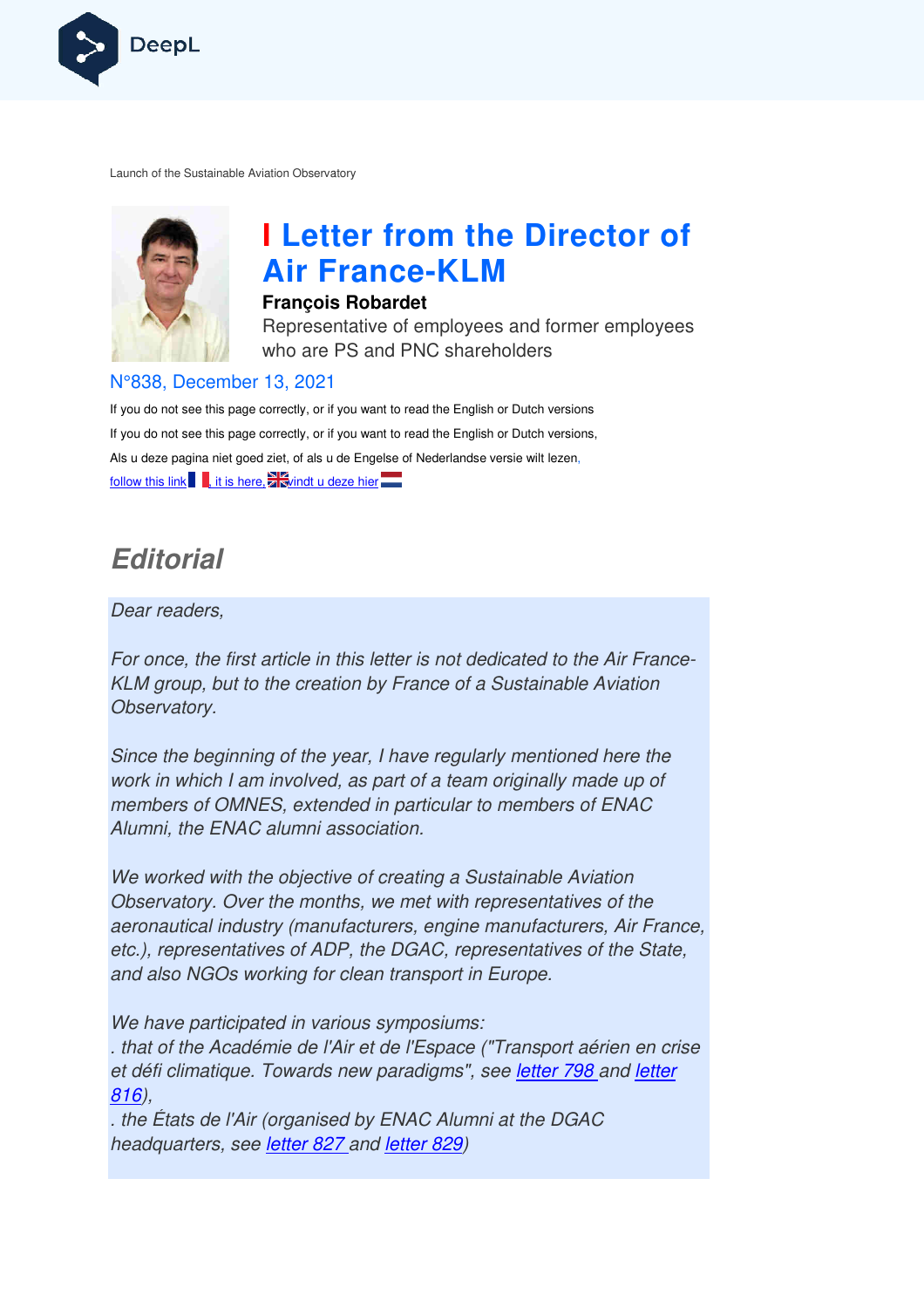We have also published on social networks a dozen infographics on sustainable aviation (you will find them in letter 835).

The first article of this letter presents the philosophy of the observatory while the second one details its organization.

Enjoy your reading. François

PS: OMNES is an association under the law of 1901, created in 1995, whose purpose is to organize seminars for Air France and KLM union activists on a topical theme. The next seminar, scheduled for the first half of 2022, will focus on sustainable aviation.

## **Monday's Press Review**

## **> Launch of the Sustainable Aviation Observatory (1)**

(source Air & Cosmos, tribune de Philippe Fonta) December 10 - **The Minister of Transport**, Jean-Baptiste Djebbari, **launches the Sustainable Aviation Observatory whose objective is to work both on the effects of air transport on global warming and on the actions implemented at national, European and international levels to decarbonise the sector, with the help of actors and observers of the sector.** 

Opinions not aware of the upheavals underwayThis

December 10, 2021 is undoubtedly an important day for the future of sustainable aviation with the official launch of the Sustainable Aviation Observatory, intended to federate all available resources that wish to contribute to a decarbonized development of air transport. Indeed, the **question of the impact of air transport** (or any other human activity) on climate change must **be properly understood and addressed**, as it is a major societal concern and is, in fact, a key issue for the future of international civil aviation.

However, although the sector's players have made an unprecedented effort to decarbonise their activities, **public opinion has not yet fully grasped the (r)evolutions and upheavals underway**. Indeed, what we are witnessing is more a battle of figures, more or less accurate, or more or less well used, and a clash of opinions without the slightest debate being able to move the lines. Worse still, if you have the slightest desire to initiate a discussion on social networks with factual arguments, based on scientific data, but different from the dominant trend of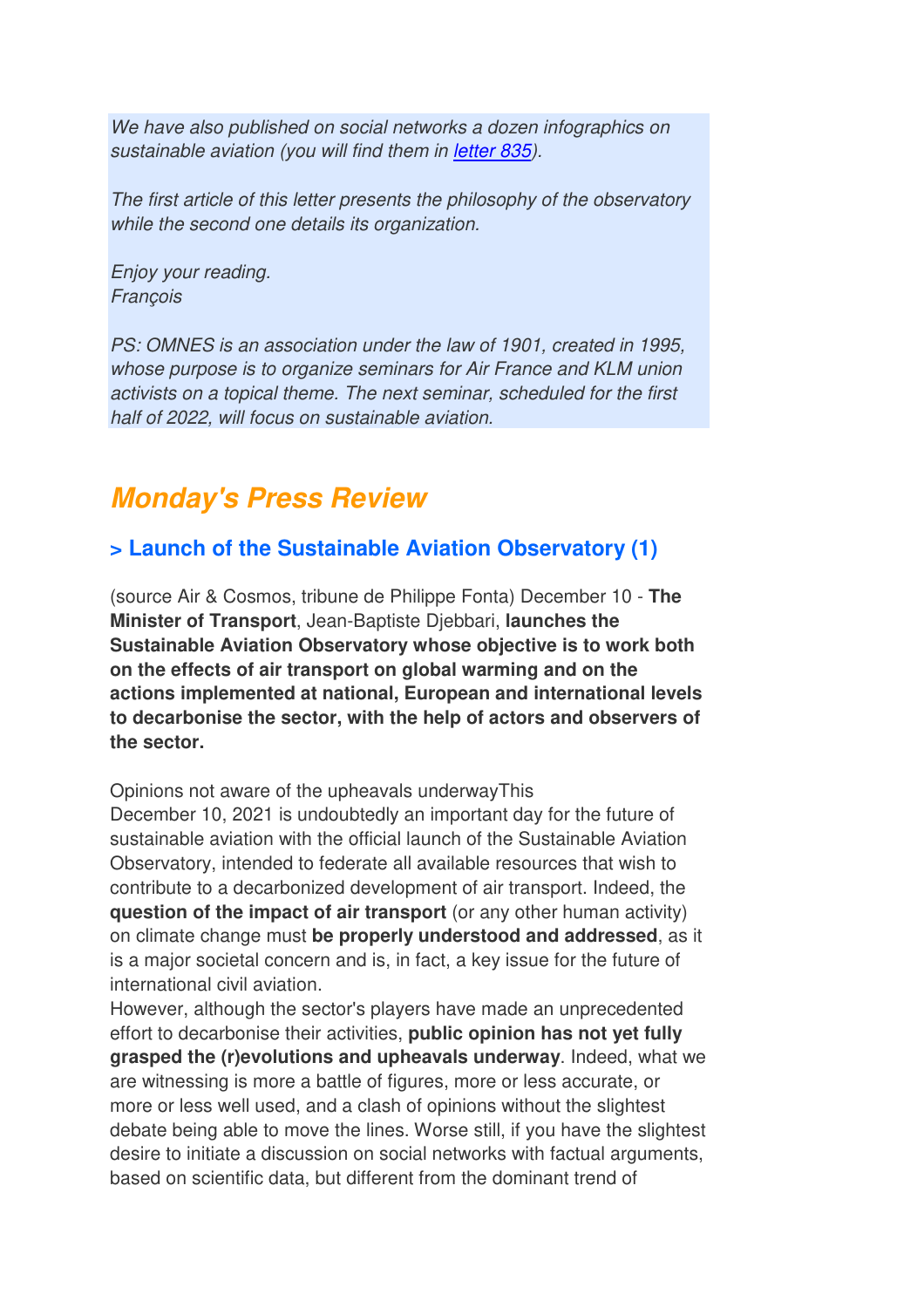thought, after receiving a few messages that are aggressive to say the least, your account will be blocked or even deactivated. This means that it is not the right place for exchanges.

In

this context, **this observatory should allow to dispassionate the debates while promoting discussions, exchanges between stakeholders, by creating a space for dialogue between actors and observers of air transport**. ENAC Alumni, the association of graduates of the French National Civil Aviation School, of which I am a member, is one of the founding members of this Observatory. Due to the technical richness of the training provided at the school (manufacturers, pilots, controllers, operations engineers, airport management, avionics ...), ENAC Alumni is a natural and essential contributor to the work of the Observatory.

**The results of this work should allow to objectify the impact of air transport on global warming, based on scientific data and knowledge, by documenting the uncertainties** (eg. non-CO2 effects) **and by following the various developments, models**, not limited to a simple extrapolation of the past. **Documentation on historical progress and decarbonation prospects, lever by lever, will be developed and made available to the general public.**

Ability to push back the constraintsWe

can only welcome the creation of such an observatory, and wish it success in its mission, and allow, among other things, that the image of the sector be better aligned with its real impact, based on scientific facts, and on its ability to push back the constraints imposed on us by the fight against climate change, just as it has been able to push back the limits of physics, safety, distance, speed, capacity and reliability, to name a few.

**It will be necessary to ensure that its work takes into account the international dimension, by nature, of air transport and the environmental, economic and societal impact of any measure**, however ambitious it may be, but limited to French territory in comparison with another measure, perhaps less ambitious, but which can be applied to our globalised world. As the African proverb says: "Alone we go fast, together we go further".

**My comment:** France will preside over the European Union Council from 1 January 2022.

I see an opportunity to give an international dimension to this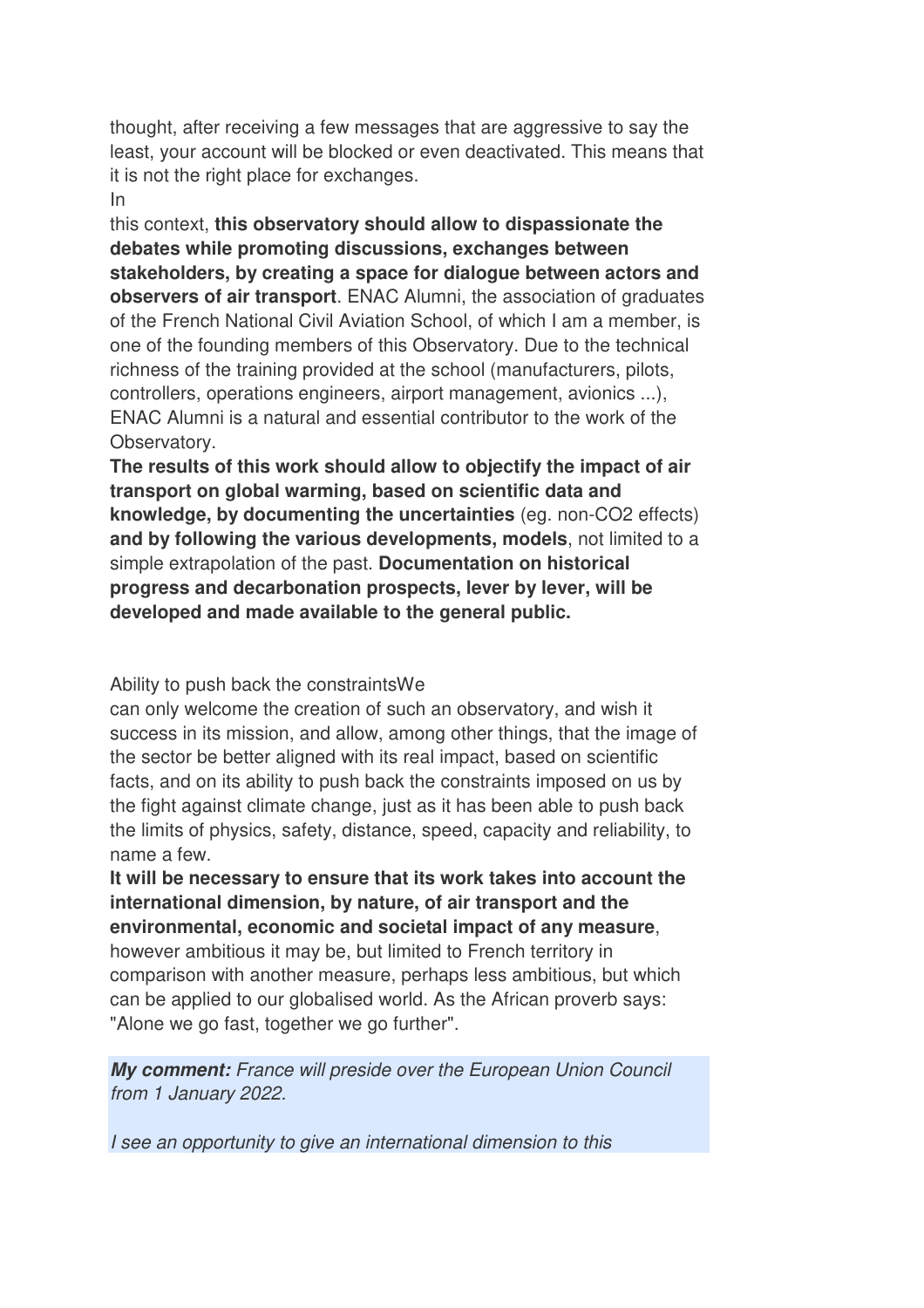Sustainable Aviation Observatory.

### **> Launch of the Sustainable Aviation Observatory (2)**

(source Aerobuzz) December 10 - As the Ministry of Transport reminds us, "The issue of the impact of air transport on climate change has become a major societal concern in recent years and a key issue for the future of international civil aviation." At the global level, air transport has set itself a goal of carbon neutrality by 2050.

It is in this context that Jean-Baptiste Djebbari wished to bring together airlines, airports, aircraft manufacturers, NGOs, experts, specialized research institutes, elected officials and competent administrations to set up the Sustainable Aviation Observatory on Friday, December 10, 2021.

#### **This observatory will be constituted as follows**

#### **A college of representatives who will define and lead the work program of the observatory**:

Actors of the academic world and public research institutes: Académie de l'Air et de l'Espace, ONERA, IFPEN, Supaéro, Chaire Pégase, ENAC, ENAC AlumniAdministrations

- : DGAC DGEC CGDD France StratégieAgencies
- : EASA ADEMEparliamentarians
- : Vincent Capo-Canellas, Mickaël Nogal, Zivka ParkCompanies
- : ADP Airbus Air France Safran -
- **ThalèsFrench**

federations

: GIFAS - FNAM -

**UAEuropean** 

federations

: A4E - ASD - CANSOONG

: Transport & Environment - Green Cross France Territoires - The Shift Project - International Coalition for sustainable Aviation (ICSA)

**A committee of high-level independent experts, in charge of proposing work themes and giving independent opinions on the Observatory's productions.** 

Olivier Boucher - Climatologist - Institut Pierre-Simon Laplace Industrial EconomicsEmmanuel

Combe - Industrial Economics - Competition AuthorityJean-Philippe Héraud - Sustainable Aviation Fuels (SAFs) - IFPENPaul

Peeters - Sustainable Tourism - Centre for Sustainability, Tourism &

Transport (CSTT), Breda University of Applied SciencesFrançois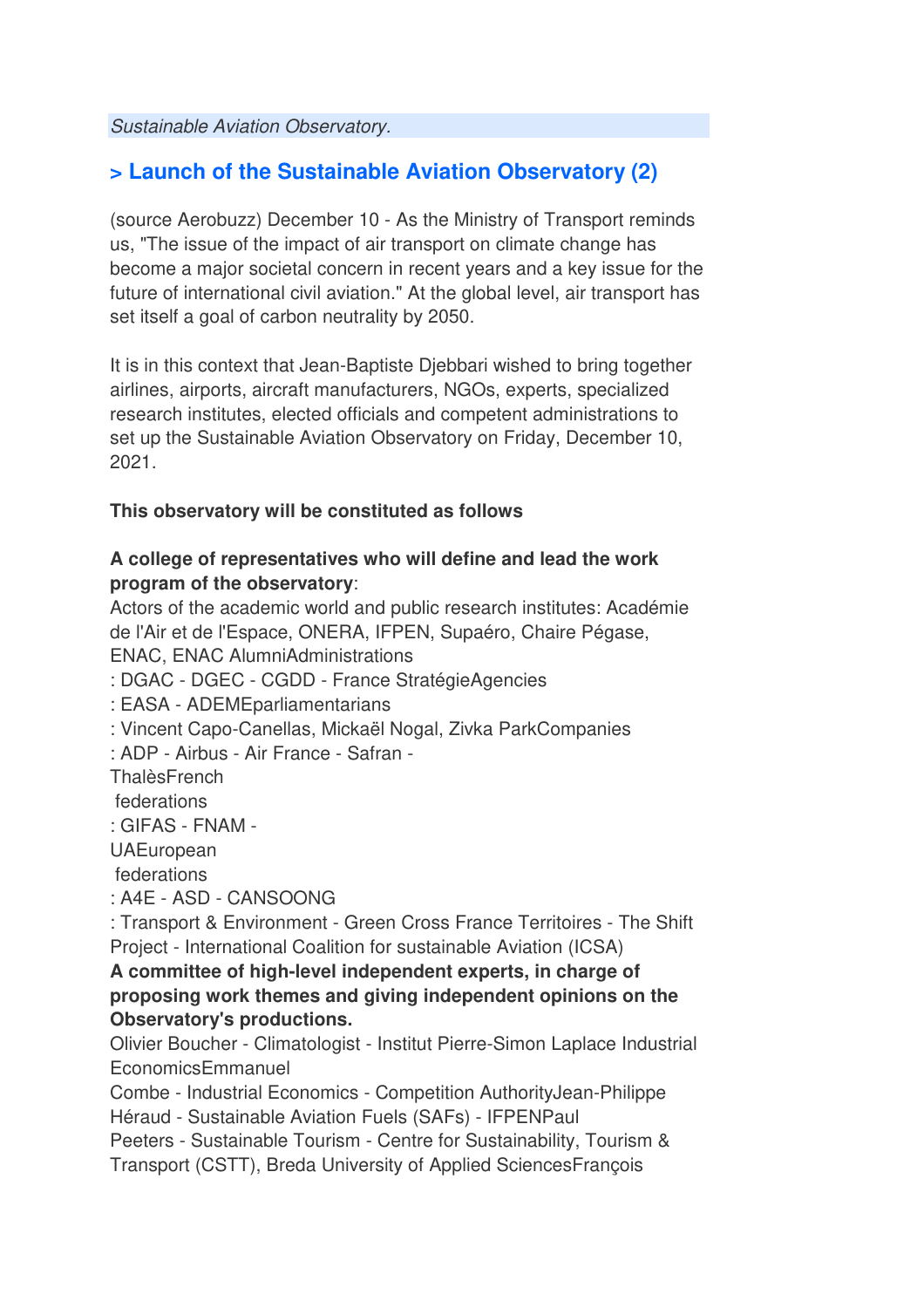Gemenne - Politician - Sciences-Po ParisFadimatou

Noutchemo - Young African Aviation Professionals AssociationsDenis Huet - Air Traffic Management - EurocontrolPhilippe

Novelli - Aeronautical Engineering - ONERAJean-Paul

Hertemann - Aeronautical Engineering - Former CEO of SafranJean-Michel

Vernhes - Airport Ecosystem - Former President of UAFPedro Piris-Cabezas - CORSIA & Sustainable Aeronautical Biofuels - NGO Environmental Defense Fund, former member of CAEP

**The Observatory will have a secretariat** housed within the Directorate General of Civil Aviation (DGAC) of the Ministry of Transport. Its mission will be to:

. Identify, organise and **make available to the public knowledge on the impact of air transport on climate change and on the efforts of all the players in the sector to reduce this impact in the short, medium and long term**;

. To encourage exchanges, by creating a space for dialogue bringing together air transport actors and observers (airlines, airports, aircraft manufacturers, NGOs, specialised research institutes, elected representatives and competent administrations, etc.);

#### . **To objectify the impact of air transport by documenting the uncertainties and points of debate**

 . Documenting historical progress and proposing sets of hypotheses to be used in modelling work

 . Putting into perspective, especially with regard to the global and particularly European situation, France's commitments and actions in favour of decarbonisation of air transport.

### **> Air France has repaid 500 million euros of its French EMP**

(source La Tribune) December 10 - Despite the uncertainty surrounding the economic risk associated with the fifth wave of Covid-19, **Air France is beginning to repay its debts to the French state. The transport group announced on Monday that it had paid back 500 million euros of the four billion euro loan guaranteed by the French state (PGE)**, granted as part of a seven billion euro support plan for Air France.

In addition, **the group has just finalised an extension of the final deadline from 2023 to 2025**. Air France has in fact obtained a "reprofiling" with the repayment of a first tranche of the French EMP of 500 million this month, 800 million in May 2023, then 1.3 billion in May 2024 and as much in May 2025. This EMP was originally due to mature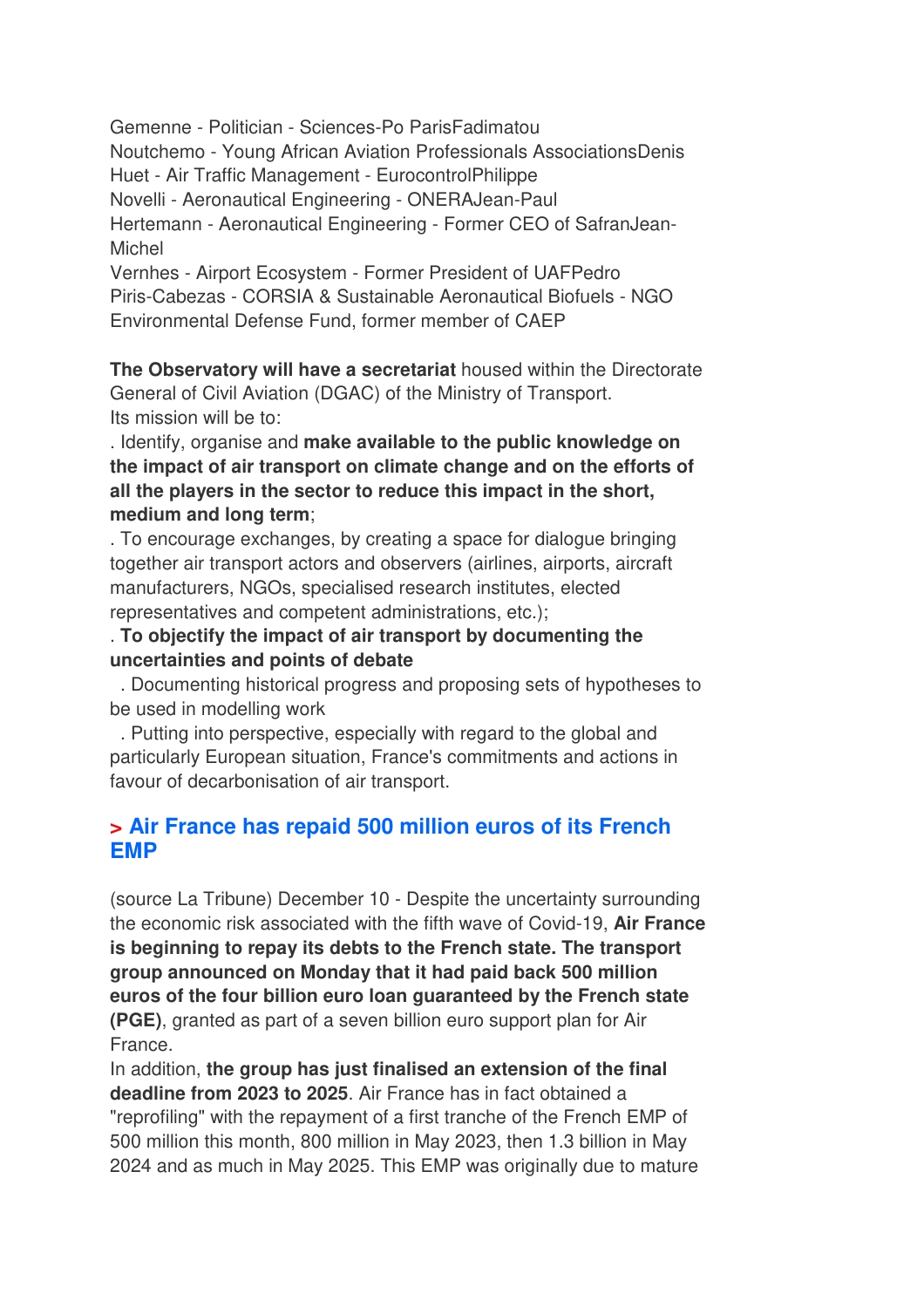in 2023 after being extended for two years (the maximum) with an increasing annual interest rate. The Dutch EMP, on the other hand, is less pressing, has not been fully drawn down and has a maturity of five years.

"This partial repayment and the new amortised repayment profile of the EMP represent a further step in the restructuring of the group's debt profile and balance sheet", in a context marked by "the first signs of recovery in global air traffic, combined with better access to capital markets", the airline group notes.

 $(\ldots)$ 

**Air France,** which will be facing an avalanche of expenses in the future (according to one analyst, the group would need an additional four billion euros), **will have to recapitalize itself quickly**. The group had already succeeded in giving itself a little air with a first operation to strengthen its capital last April, to the tune of 4 billion euros. "As previously indicated, **discussions are underway on other measures to strengthen the balance sheet of the Air France-KLM Group.** These could include the issuance of equity and quasi-equity instruments, depending on market conditions," it said.  $\left( \ldots \right)$ 

**My comment: Little by little,** the Air France-KLM group is repaying its debts to the States that supported it.

The rescheduling of the repayment of the loan guaranteed by the French State (PGE) is a key element in the strategy of repayment of loans.

## **> A low-cost airline for British Airways**

(source Trends Tendances) December 11 - After a disastrous first experience with Go some twenty years ago, **British Airways is going to set up a low-cost airline like Transavia** for Air France and Eurowings for Lufthansa.

Called BA Euroflyer, it will operate short and medium-haul flights from Gatwick. **British Airways, which** 

is losing ground at London airport to easyJet and Ryanair, **intends to make up some of the ground lost.** 

 BA Euroflyer should start operations next summer with a fleet of 17 Airbus A320s on intra-European routes with a strong leisure connotation: Barcelona, Amsterdam, Paris, etc.

#### **In keeping with**

the British Airways tradition, **the new airline will offer a classic**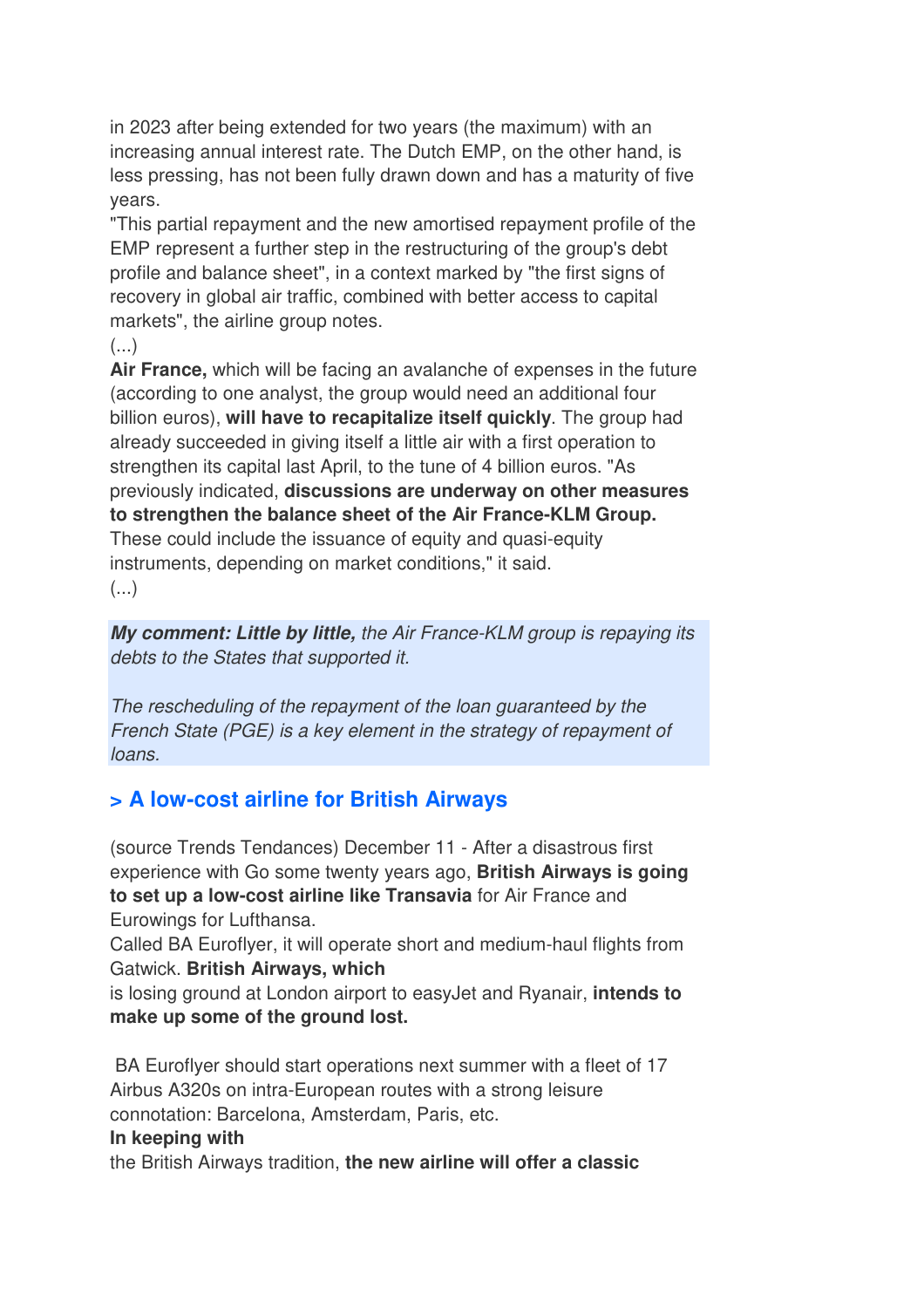**service but will hire its pilots and flight crew on less advantageous terms, in line with Ryanair and easyJet, and will ban overnight stops to save money**. Flights are expected to begin in January.

**My comment:** In September, British Airways announced that it would not launch its low-cost subsidiary because of a lack of agreement from its pilots. The British carrier then suspended its short-haul operations at Gatwick.

## **> ITA forges partnerships with Air France and KLM**

(AFP source) Dec 9 - Italy's new airline **ITA, the successor to Alitalia, has struck codeshare deals with Air France and KLM**, their parent company announced Thursday.

"The commercial partnership will offer additional travel opportunities and open up 12 ITA destinations in Italy and Southern Europe for Air France and KLM customers, while ITA customers will be able to book tickets to a wide variety of Air France and KLM destinations in Europe, including the UK and Scandinavia," Air France-KLM said in a statement. Code-sharing in air transport consists of two airlines marketing the same aircraft, each under its own brand and flight number.  $\left(\ldots\right)$ 

"**Effective for KLM from December 1 and for Air France from December 9, 2021, for travel from December 13, 2021,**" the agreement comes two months after ITA succeeded Alitalia, which, plagued by debts and placed in receivership, ceased operations. **ITA, like Alitalia before it, joined the Skyteam airline alliance at the end of October, of which Air France and KLM are also members**.

**My comment:** Just launched, ITA Airways multiplies partnerships.

The one with the Air France-KLM group comes after those with Etihad Airways, Air Malta and Air Serbia.

## **> Boeing delays force airline to cancel flights**

(source 6medias) December 9 - It is the crisis at **American Airlines**. The airline **announced** Thursday, Dec. 9, **that it would reduce the number of international routes it flies in the summer of 2022 because of delays in deliveries of Boeing's long-haul 787 Dreamliner**. "Boeing continues to be unable to deliver the 787s we have ordered, including 13 planes that were scheduled to join our fleet by this winter," Vasu Raja, a senior U.S. airline official, said in a letter to the group's employees.

(...)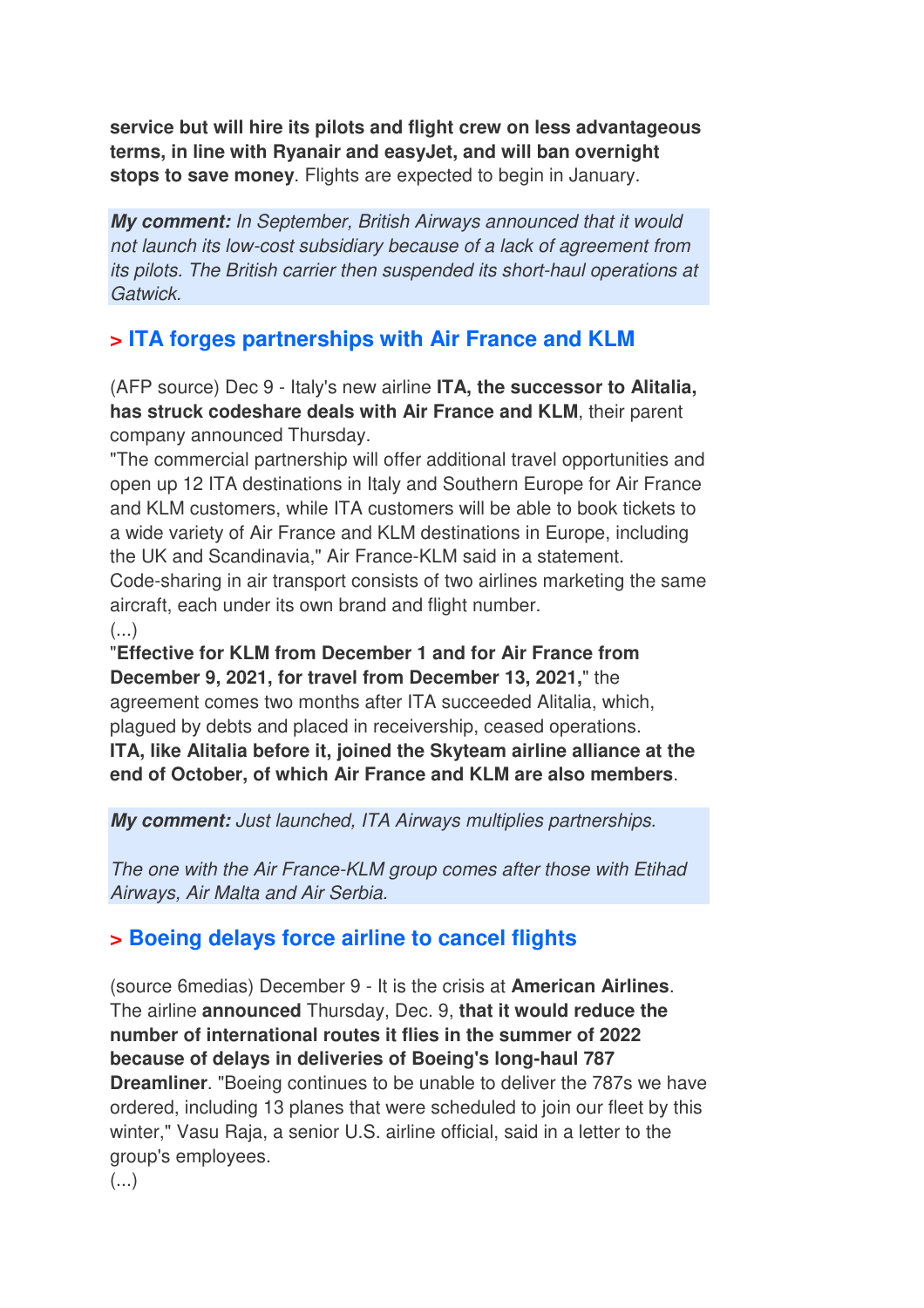Heavily affected by the pandemic and travel restrictions, the aviation industry is trying to move forward. But **the 787's setbacks are complicating this recovery. Since late summer 2020, Boeing has detected several manufacturing defects on the aircraft**, suspending deliveries and reducing production rates to about two units per month from the normal five.

"**We deeply regret the impact on our consumers and are working to enable the resumption of deliveries of the new 787s," a Boeing spokesperson responded to** AFP. "Our teams continue to conduct comprehensive inspections and make the necessary modifications to undelivered aircraft while having transparent discussions with the FAA, our suppliers and our consumers," he said.

 "While this will have short-term impacts, we are confident that this is the right approach to ensure stability and the highest quality of our operations," the spokesperson continued.

**My comment:** Boeing is struggling to solve its reliability problems on most of its models.

In addition to the B787 discussed here, the certifications of the B737-10 (the longest version of the B737 Max, a competitor to the Airbus A321) and the B777X have been delayed.

Note the originality of the B777X: the wingtips are designed to be foldable so as not to cause problems at airports.

## **> Air navigation charges developments**

(various sources including AF-KLM) December 10 - - Christine Berg, the **European Commission's Directorate General for Mobility and Transport (DG MOVE)**, which is in charge of the Commission's Single European Sky (SES) initiative, **advocates the introduction of a common unit rate for air navigation charges**. -

A **common unit rate would** not encourage airlines to use less direct routes to benefit from lower ANSP charges and **would lead to "better climate performance" of airlines,** 

she said.

- Ms Berg hopes that EU Member States will reach an agreement on the new charging structure by the end of 2023, which would allow for its introduction in 2025.

Adjusted global unit rates for November 2021 - Eurocontrol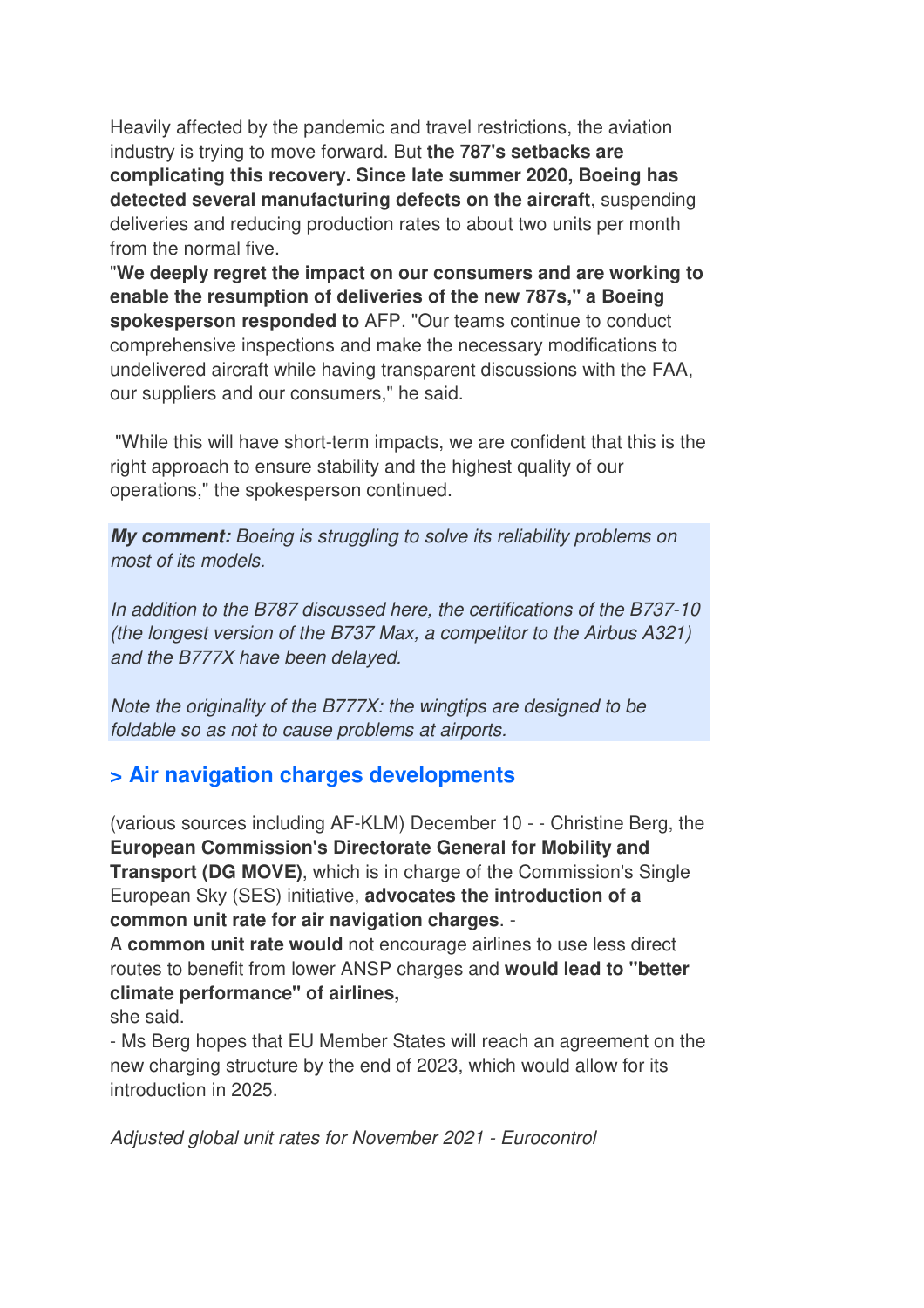

**Comment from Air France-KLM Strategy teams:** The air traffic control charging structure worldwide is based on the principle that airspace users pay for the costs incurred.

Air traffic charges amount to approximately 5% of an airline's cost base.

In Europe, Air Navigation Service Providers (ANSPs) work on a national basis and (...) charge airlines on the basis of a formula that takes into account maximum take-off weight, distance and a unit rate that differs from country to country.

For example, French ATC (air traffic control) currently charges  $€1,400$ for handling an A350-900 and €704 for handling an A220-300 if both travel 1,000 km (great circle distance) in French airspace.

A number of European air navigation service providers are currently seeking to increase their charges to cover their losses during the pandemic, claiming they have a "right" to recover these losses. IATA claims that European providers are seeking to recover  $\epsilon$ 7.8 billion over a period of five to seven years.

Spain, however, has not put the full burden of the crisis on airspace users, as the Spanish government has absorbed much of the increase in unit costs ... in order to open up markets and feed local economies with more traffic and therefore more passengers.

In the meantime, preparations are due to begin to define the structure of air navigation service provider (ANSP) charges from 2025. Several elements are under consideration, including modulation of the maximum take-off weight, the type of airport and the use of environmentally friendly fuel.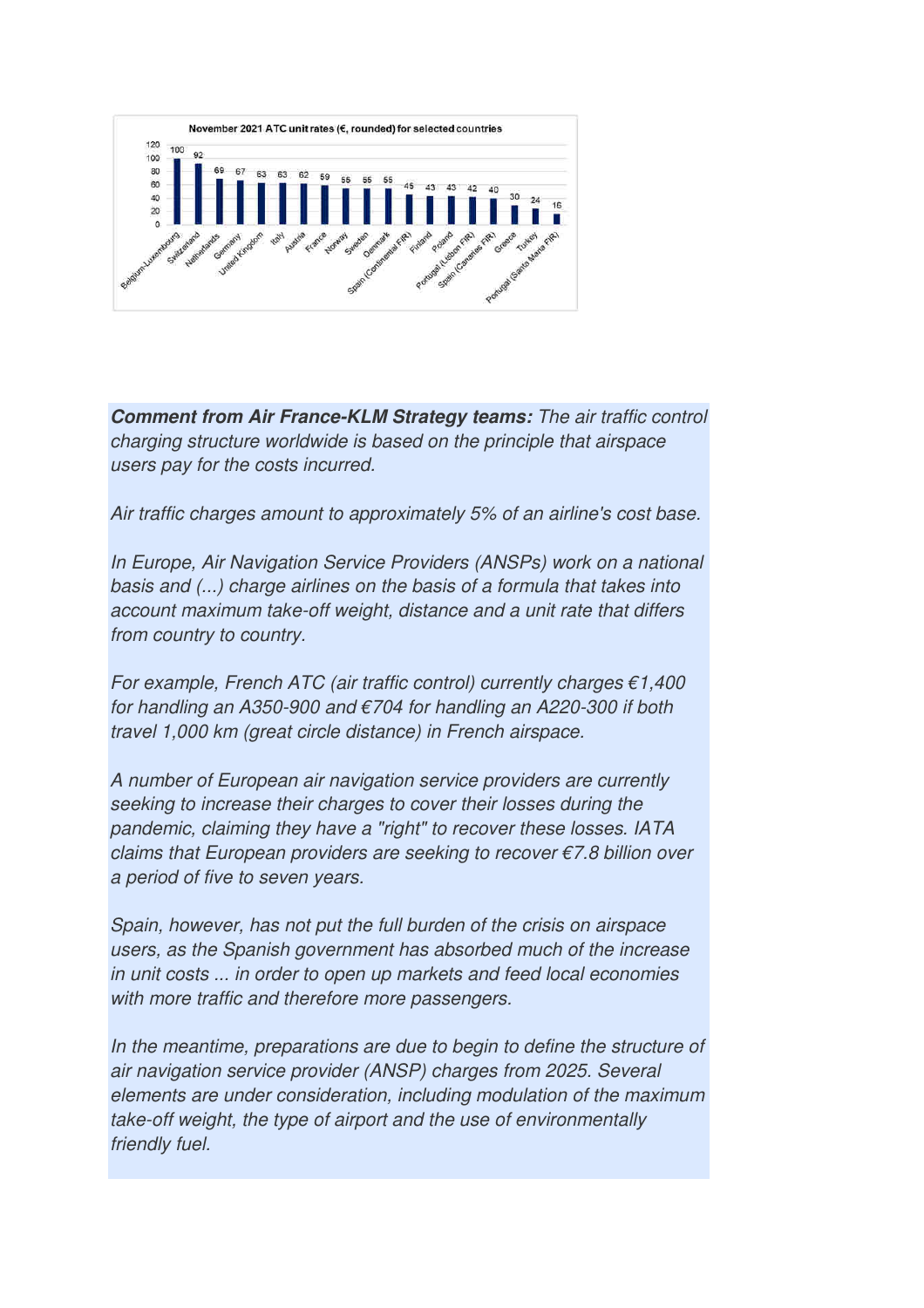Incorporating these elements into the charges could make the calculations more complex.

Peter Bellew, Chief Operating Officer of easyJet, calls for "performancebased navigation" and advocates a single European network manager, namely Eurocontrol. Such a system would achieve more efficient use of airspace and greater capacity.

It remains to be seen which airspace this single network manager will have.

The Single European Sky' initiative launched in 1999 has not yet succeeded in transforming the European sky into a common airspace that would allow more direct flight paths. As a result, air travellers are still zigzagging over Europe and emitting unnecessary tonnes of CO2.

## **Stock market press review**

## **> Air France-KLM falls on prospect of new share issue**

(Investing source) Dec. 13 - **Air France** - KLM SA (PA:AIRF) **shares were down** 1.1% in morning European trade, contrasting with a generally positive start to the week on the continent, **after it said it was still looking to raise equity to strengthen its balance sheet despite the latest pandemic-related plunge in travel shares**.

The airline reiterated that it was still considering capital-building measures such as issuing new shares or equity-like instruments, after repaying 500 million euros (\$564.8 million) of a 4 billion euro loan from the French state to help it through the Covid pandemic.

The airline said the decision was prompted by signs of a recovery in air traffic and better access to capital markets. It also negotiated an extension of the loan, which was originally scheduled to be repaid in full in May 2023. It will now repay the loan in three stages between 2023 and 2025.

**My comment:** The criticisms levelled at the Air France-KLM group have more to do with the slowness of the implementation of repayment solutions than with doubts about its ability to repay.

Financial analysts compare it with Lufthansa. The German company is more advanced in its repayment process than the Franco-Dutch group.

It obtained its loans more quickly than Air France-KLM. It then, during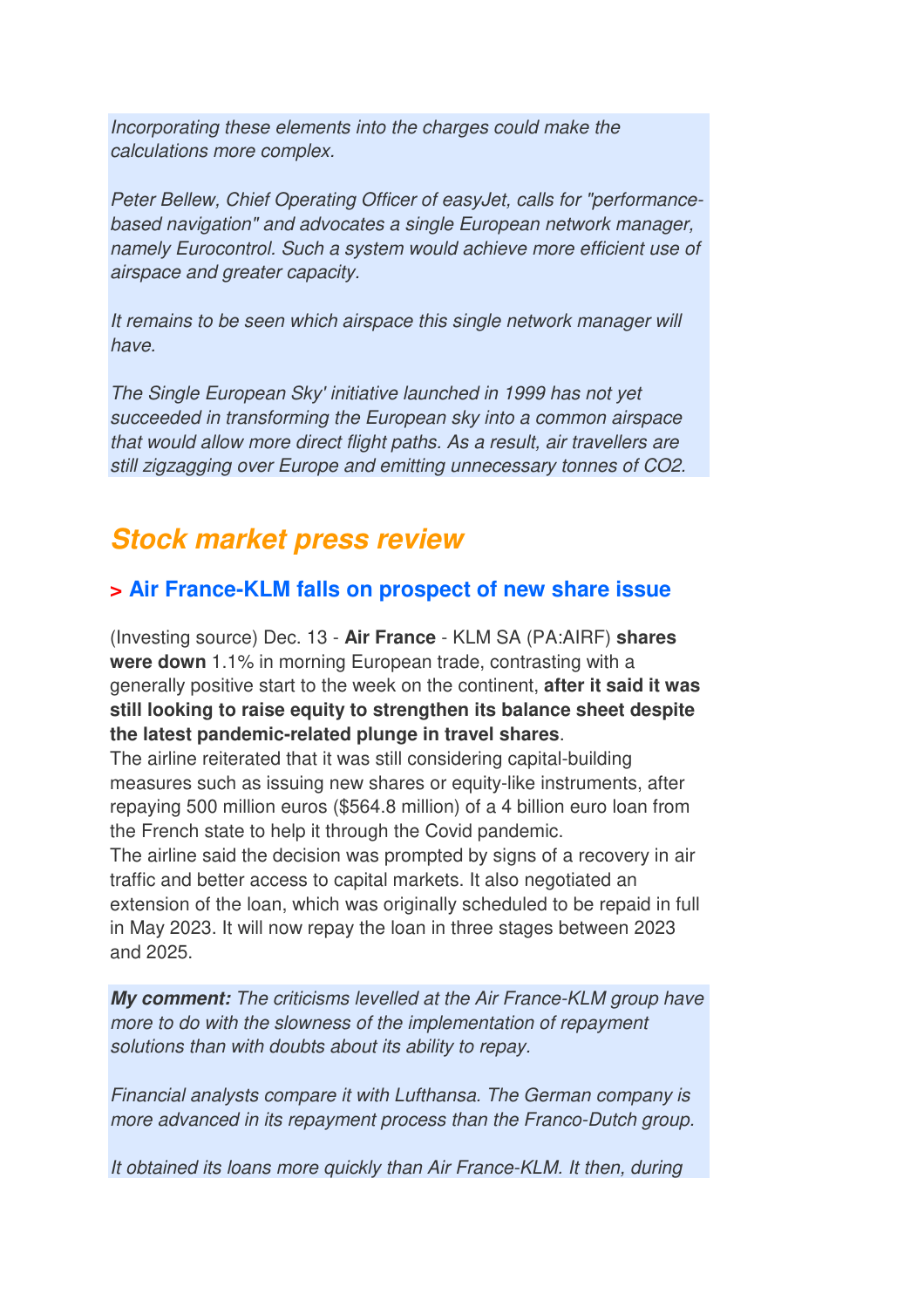the summer, benefited from a favourable context to reinforce its equity: the momentary drop of the pandemic had inflated the morale of investors. .

## **End of the press review**

#### **> Payment of the 2019 Air France profit-sharing scheme. Advice for employees and former employees who are shareholders**

**The employees of Air France will receive these days the profitsharing 2019. This profit-sharing should have been paid at the end of 2020**. An agreement between the unions and Air France management has enabled Air France to temporarily relieve its cash flow by postponing the payment by one year.

#### **The employees concerned have received a letter from Natixis giving them until 14 December 2021 to indicate their preference**:

 $\epsilon$ => INVEST I save and benefit from a tax exemption\* ==> INVEST AND RECEIVE I invest a part and receive the other  $\equiv$  RECEIVE The amount is included in my taxable income

To avoid forgetting to change your address every time you change your postal address, **I advise you to enter a personal e-mail address**. It will be used for all correspondence with the management bodies.

Keep all the documents relating to your Air France-KLM shares in one place: all the letters you receive from the various managers, Natixis, Société Générale, your personal financial institution if you bought your shares through it.

You will find on my website how to access the managers' websites.

### **> My comments on the Air France-KLM share price trend**

**Air France-KLM shares** closed at **3.814 euros** on Monday 13 December. **It is down this week by -3.52%.** Read my commentary in the Stock Market Press Review section.

Before the coronavirus epidemic, Air France-KLM shares were at 9.93 euros.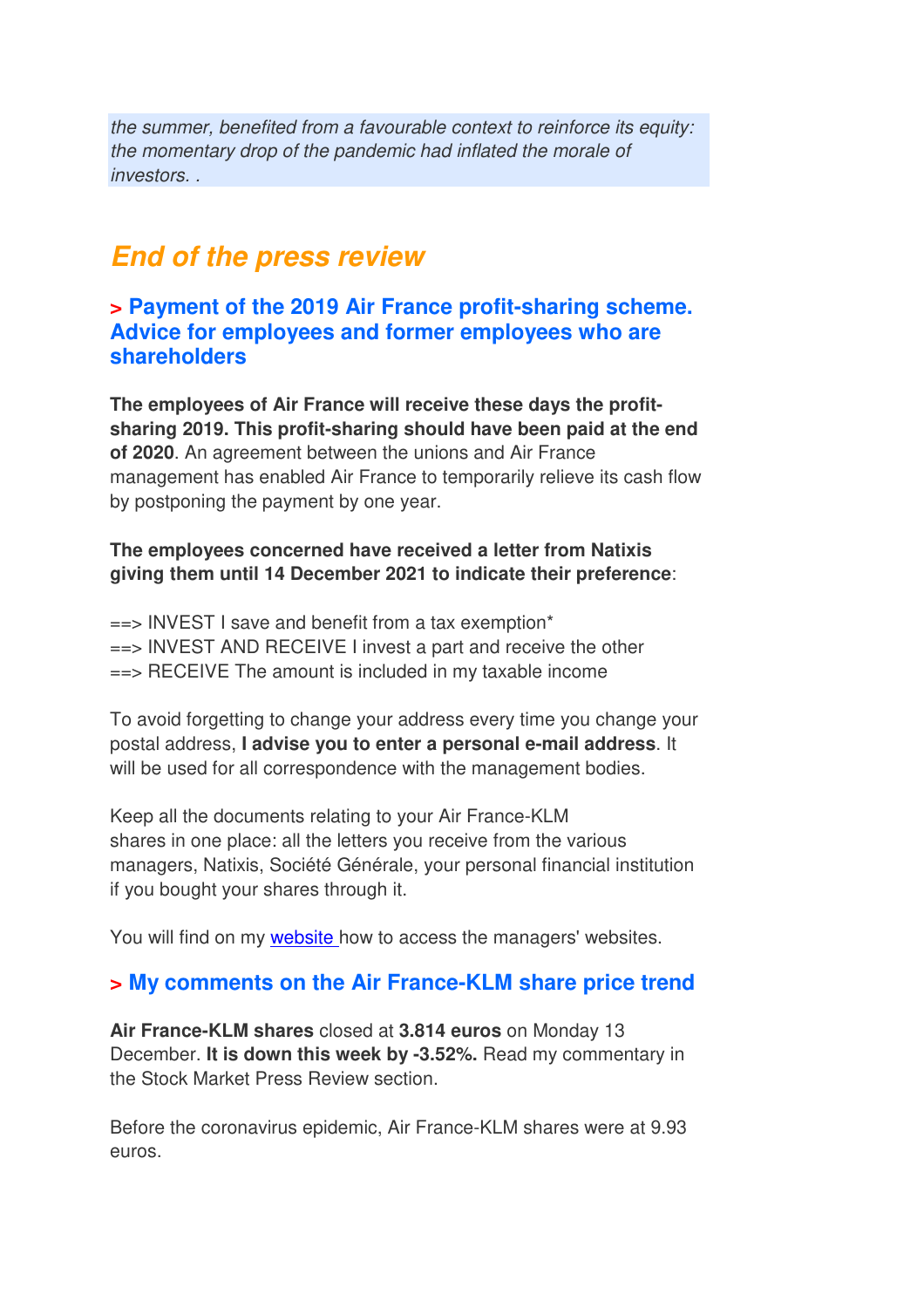**The average (consensus) analyst price for AF-KLM shares is 3.29 euros**. The highest price target is 5.5 euros, the lowest 1 euro. You can find the details of the analysts' consensus on my blog. I do not take into account the opinions of analysts prior to the beginning of the health crisis.

#### **Brent crude oil** (North Sea) is **up slightly this week by \$1 to \$75.**

At the end of October 2020, it was at a low of \$37.

**At \$86 on 25 October, Brent had reached a level not seen since 2014**, supported by supply disruptions and underlying demand. The announcement of the arrival of the Omicron variant led to a drop of nearly \$10.

#### **This indicative information does not constitute an invitation to sell or a solicitation to buy Air France-KLM shares.**

You can react to this press review or send me any information or thoughts that will help me better carry out my duties as a director of the Air France-KLM group.

### **You can ask me, by return, any question relating to the Air France-KLM group or to employee share ownership...**

See you soon.

To find the last press reviews of Monday, it is here

### **If you like this press review, please pass it on.**

New readers will be able to receive it by giving me the email address of their choice.

# **| François Robardet**

**Director of Air France-KLM representing employees and former employees who are PNC and PS shareholders. You can find me on my twitter account @FrRobardet** 

When I was elected, I received the support of the CFDT and the UNPNCChis press review deals with subjects related to the Air France-KLM shareholding.